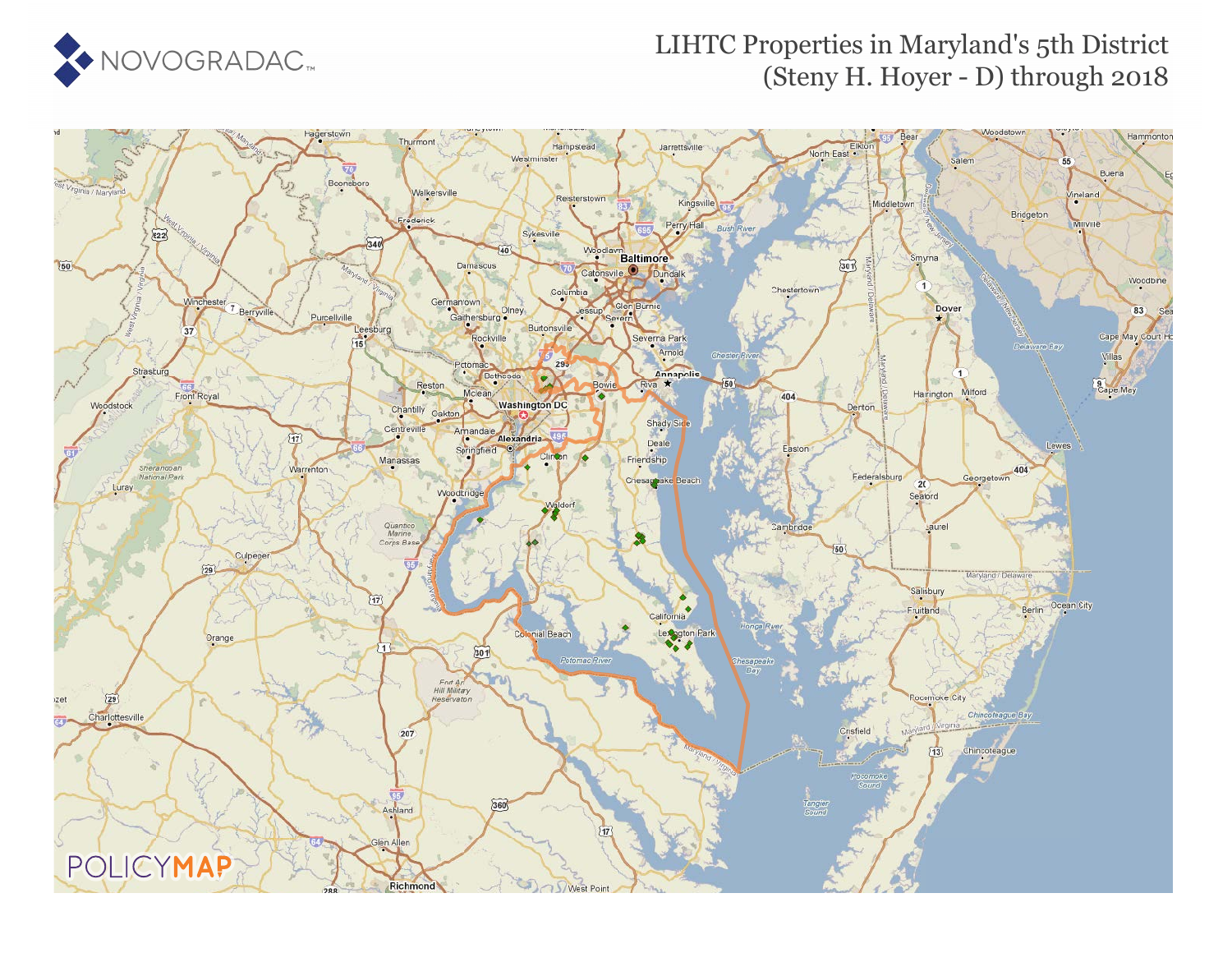## LIHTC Properties in Maryland's 5th District Through 2018

| <b>Project Name</b>                            | <b>Address</b>                                  | City                          | <b>State</b>           | <b>Zip Code</b> | Nonprofit<br><b>Sponsor</b> | <b>Allocation</b><br><b>Year</b> | <b>Annual</b><br><b>Allocated</b><br><b>Amount</b> | <b>Year Placed<br/>in Service</b> | <b>Construction Type</b>  | <b>Total</b><br><b>Units</b> | Low<br><b>Income</b><br><b>Units</b> | <b>Rent or</b><br><b>Income</b><br><b>Ceiling</b> | <b>Credit</b><br>Percentage       | Tax-<br><b>Exempt</b><br><b>Bond</b> | <b>HUD Multi-</b><br>Family<br><b>Financing/Rental</b><br><b>Assistance</b> |
|------------------------------------------------|-------------------------------------------------|-------------------------------|------------------------|-----------------|-----------------------------|----------------------------------|----------------------------------------------------|-----------------------------------|---------------------------|------------------------------|--------------------------------------|---------------------------------------------------|-----------------------------------|--------------------------------------|-----------------------------------------------------------------------------|
| <b>FTWASHINTON</b><br><b>MANOR APTS</b>        | 10850 INDIAN<br><b>HEAD HWY</b>                 | FORT<br><b>WASHINGTON</b>     | MD                     | 20744           |                             | Insufficient<br>Data             | $\$0$                                              | Insufficient<br>Data              | Not Indicated             | 150                          | $\bf{0}$                             |                                                   | Not<br>Indicated                  |                                      |                                                                             |
| PRINCE FREDERICK<br><b>VILLAS</b>              | <b>480 STAMPER</b><br>CT                        | PRINCE<br><b>FREDERICK</b>    | $\mathbf{M}\mathbf{D}$ | 20678           |                             | 1988                             | \$0                                                | 1992                              | Not Indicated             | 25                           | 25                                   |                                                   | Not<br>Indicated                  | No                                   |                                                                             |
| SILVERWOOD FARMS I                             | 100 RUNNING<br><b>BROOK WAY</b>                 | PRINCE<br><b>FREDERICK</b>    | $\mathbf{M}\mathbf{D}$ | 20678           |                             | 1992                             | $\$0$                                              | 1994                              | Not Indicated             | 180                          | 180                                  |                                                   | Not<br>Indicated                  | No                                   |                                                                             |
| BROOKSIDE GARDENS                              | $2002$ WINGATE $$\rm{ST~CHARLES}$$ CT           |                               | $\mathbf{M}\mathbf{D}$ | 20602           |                             | 1993                             | \$0                                                | 1994                              | Not Indicated             | 56                           | 56                                   | 60% AMGI                                          | Not<br>Indicated                  |                                      |                                                                             |
| WOODS OF MARLTON<br>II                         | 8833<br><b>BLVD</b>                             | HEATHERMORE UPPER MARLBORO MD |                        | 20772           | No                          | 1994                             | $\$0$                                              | 1995                              | <b>New Construction</b>   | 104                          | 26                                   |                                                   | $30\,\%$ present $\,$ Yes value   |                                      |                                                                             |
| <b>LAKESIDE APTS</b>                           | 2005 ST<br>THOMAS DR                            | <b>ST CHARLES</b>             | $\mathbf{M}\mathbf{D}$ | 20602           | $\rm\thinspace No$          | 1994                             | \$0                                                | 1996                              | New Construction          | 54                           | 54                                   | $60\%$ AMGI                                       | $70\,\%$ present $\,$ No value    |                                      |                                                                             |
| PIN OAK VILLAGE I                              | 16010<br>EXCALIBUR RD                           | <b>BOWIE</b>                  | MD                     | 20716           | No                          | 1995                             | $\$0$                                              | 1996                              | New Construction          | 110                          | 110                                  | $60\%$ AMGI                                       | $70$ % present $\,$ No $\,$ value |                                      |                                                                             |
| SOUTHERN PINES                                 | <b>APPEAL LN</b>                                | <b>LUSBY</b>                  | $\mathbf{M}\mathbf{D}$ |                 | Yes                         | 1995                             | \$0                                                | 1996                              | <b>New Construction</b>   | 56                           | ${\bf 56}$                           | 50% AMGI                                          | $70\,\%$ present $\,$ No value    |                                      |                                                                             |
| AUBURN MANOR APTS 6821 RIVER RD RIVERDALE      |                                                 |                               | MD                     |                 | $\mathbf{N}\mathbf{o}$      | 1998                             | \$0                                                | 1998                              | Acquisition and Rehab 261 |                              | 235                                  |                                                   | $30\,\%$ present $\,$ Yes value   |                                      |                                                                             |
| <b>COURTYARDS AT</b><br><b>FISHING CREEK I</b> | 3945 GORDON CHESAPEAKE<br>STINNETT AVE BEACH    |                               | $\mathbf{M}\mathbf{D}$ | 20732           | Yes                         | 1993                             | \$0                                                | 1998                              | <b>New Construction</b>   | 30                           | 30                                   | 50% AMGI                                          | $70\,\%$ present $\,$ No value    |                                      |                                                                             |
| <b>LAKEVIEW AT</b><br><b>VICTORIA PARK</b>     | 11080<br>WEYMOUTH CT WALDORF                    |                               | $\mathbf{M}\mathbf{D}$ | 20603           | Yes                         | 1996                             | \$0                                                | 1998                              | <b>New Construction</b>   | 108                          | 108                                  |                                                   | $70\,\%$ present $\,$ No value    |                                      |                                                                             |
| PIN OAK VILLAGE II                             | $16010$ $$\rm EXCALIBUR$ $\rm RD$ $$\rm BOWIE$$ |                               | MD                     | 20716           | $\rm\, No$                  | 1997                             | $\$0$                                              | 1998                              | New Construction          | 110                          | 110                                  | 60% AMGI                                          | $70\,\%$ present $\,$ No value    |                                      |                                                                             |
| <b>CLINTON MANOR APTS</b>                      | 8500 MIKE<br>SHAPIRO DR                         | <b>CLINTON</b>                | $\mathbf{M}\mathbf{D}$ | 20735           | $\rm\thinspace No$          | 1997                             | \$0                                                | 1999                              | <b>New Construction</b>   | 111                          | 111                                  |                                                   | $70\,\%$ present $\,$ No value    |                                      |                                                                             |

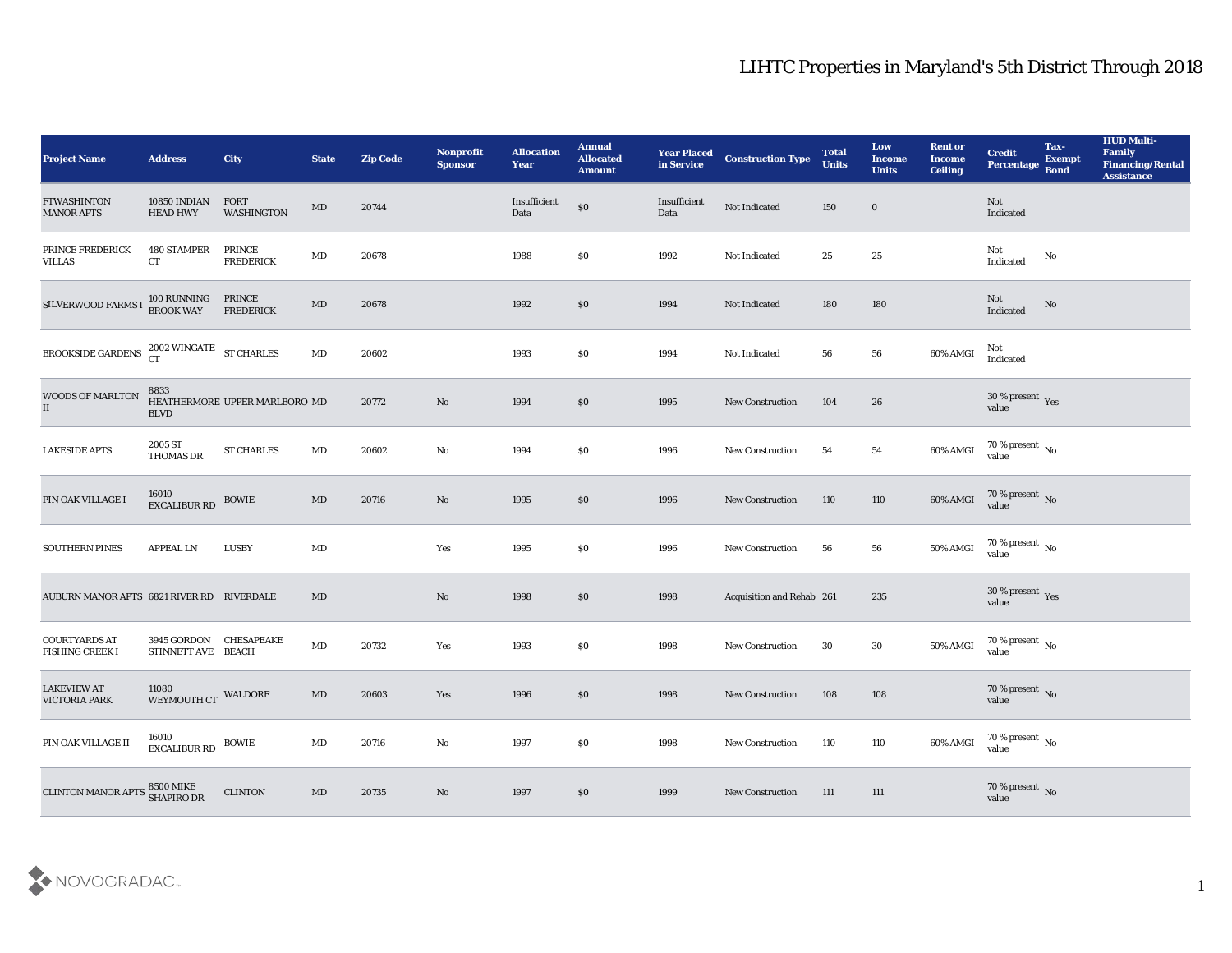## LIHTC Properties in Maryland's 5th District Through 2018

| <b>Project Name</b>                         | <b>Address</b>                                          | <b>City</b>                           | <b>State</b>           | <b>Zip Code</b> | Nonprofit<br><b>Sponsor</b> | <b>Allocation</b><br><b>Year</b> | <b>Annual</b><br><b>Allocated</b><br><b>Amount</b> | <b>Year Placed</b><br>in Service | <b>Construction Type</b>  | <b>Total</b><br><b>Units</b> | Low<br><b>Income</b><br><b>Units</b> | <b>Rent or</b><br><b>Income</b><br><b>Ceiling</b> | <b>Credit</b><br>Percentage              | Tax-<br><b>Exempt</b><br><b>Bond</b> | <b>HUD Multi-</b><br>Family<br><b>Financing/Rental</b><br><b>Assistance</b> |
|---------------------------------------------|---------------------------------------------------------|---------------------------------------|------------------------|-----------------|-----------------------------|----------------------------------|----------------------------------------------------|----------------------------------|---------------------------|------------------------------|--------------------------------------|---------------------------------------------------|------------------------------------------|--------------------------------------|-----------------------------------------------------------------------------|
| <b>COURTYARDS AT</b><br>FISHING CREEK II    | 3925 GORDON<br>STINNETT AVE BEACH                       | <b>CHESAPEAKE</b>                     | $\mathbf{M}\mathbf{D}$ | 20732           | Yes                         | 1997                             | $\$0$                                              | 1999                             | New Construction          | 30                           | 30                                   |                                                   | 70 % present No<br>value                 |                                      |                                                                             |
| <b>COURTYARDS AT</b><br>FISHING CREEK III   | 3861 GORDON CHESAPEAKE<br>STINNETT AVE BEACH            |                                       | MD                     | 20732           | Yes                         | 2001                             | \$0                                                | 2001                             | <b>New Construction</b>   | 16                           | 16                                   |                                                   | $70\,\%$ present $\,$ No $\,$ value      |                                      |                                                                             |
| <b>MAPLES</b>                               | 101 WESLEY DR LA PLATA                                  |                                       | MD                     | 20646           | Yes                         | 1999                             | \$0                                                | 2001                             | <b>New Construction</b>   | 75                           | 75                                   |                                                   | 70 % present $\,$ No $\,$<br>value       |                                      |                                                                             |
| TOWN CENTER APTS                            | 8933<br><b>CHESAPEAKE</b><br>AVE                        | <b>NORTH BEACH</b>                    | <b>MD</b>              | 20714           | No                          | 1999                             | $\$0$                                              | 2001                             | <b>New Construction</b>   | 49                           | 49                                   |                                                   | $70\,\%$ present $\,$ No value           |                                      |                                                                             |
| <b>CHAPLINE HOUSE I</b>                     | 125 ALLNUTT CT $\frac{\text{PRINCE}}{\text{FREDERICK}}$ |                                       | $\rm MD$               | 20678           | Yes                         | 2000                             | \$0                                                | 2002                             | <b>New Construction</b>   | 60                           | 60                                   | 60% AMGI                                          | $70\,\%$ present $\,$ No value           |                                      |                                                                             |
| <b>LEXINGTON PARK</b><br><b>SENIOR APTS</b> |                                                         | 21895 PEGG RD LEXINGTON PARK MD       |                        | 20653           | No                          | 2000                             | \$0                                                | 2002                             | <b>New Construction</b>   | 110                          | 98                                   | 60% AMGI                                          | $30\,\%$ present $\,$ Yes value          |                                      |                                                                             |
| <b>GREAT MILLS COURT</b><br>APTS            | <b>45990 GREAT</b><br><b>MILLS CT</b>                   | LEXINGTON PARK MD                     |                        | 20653           | No                          | 2003                             | $\$0$                                              | 2003                             | Acquisition and Rehab 44  |                              | 44                                   | 60% AMGI                                          | $\frac{70~\%}{value}$ No                 |                                      |                                                                             |
| SPELLMAN HOUSE<br><b>APTS</b>               | 4711 BERWYN<br><b>HOUSE RD</b>                          | <b>COLLEGE PARK</b>                   | MD                     | 20740           | No                          | 2002                             | $\$0$                                              | 2003                             | Acquisition and Rehab 140 |                              | 140                                  | 60% AMGI                                          | $30\,\%$ present $\,$ Yes value          |                                      |                                                                             |
| <b>WALDORF JAYCEES</b>                      | 11060<br>WEYMOUTH CT                                    | <b>WALDORF</b>                        | MD                     | 20603           | No                          | 2002                             | \$0                                                | 2003                             | <b>New Construction</b>   | 60                           | 60                                   |                                                   | $70\,\%$ present $\,$ No value           |                                      |                                                                             |
| <b>CHAPLINE HOUSE II</b>                    | 115 ALLNUTT CT                                          | PRINCE<br>FREDERICK                   | $\rm MD$               | 20678           | Yes                         | 2003                             | \$0                                                | 2005                             | <b>New Construction</b>   | 30                           | 30                                   | 60% AMGI                                          | $70\,\%$ present $\,$ No value           |                                      |                                                                             |
| <b>RIVER BAY</b><br><b>TOWNHOMES</b>        | 48055                                                   | SPINNAKER CIR LEXINGTON PARK MD       |                        | 20653           | No                          | 2003                             | \$0                                                | 2005                             | New Construction          | 173                          | 155                                  | 60% AMGI                                          | 30 % present $\gamma_{\rm e s}$<br>value |                                      |                                                                             |
| <b>ALDEN BERKLEY</b><br><b>TOWNHOMES</b>    | $\mathbf{R}\mathbf{D}$                                  | $4906$ LAKELAND $_{\rm COLLEGE}$ PARK | MD                     | 20740           | $\rm\thinspace No$          | 2005                             | $\$0$                                              | 2006                             | Acquisition and Rehab 56  |                              | ${\bf 56}$                           |                                                   | $70\,\%$ present $\,$ No value           |                                      |                                                                             |
| FOXCHASE VILLAGE<br><b>APTS</b>             | 45970<br>FOXCHASE DR                                    | <b>GREAT MILLS</b>                    | MD                     | 20634           | ${\bf No}$                  | 2005                             | \$0                                                | 2006                             | Acquisition and Rehab 134 |                              | 124                                  | 60% AMGI                                          | 70 % present $\,$ No $\,$<br>value       |                                      |                                                                             |

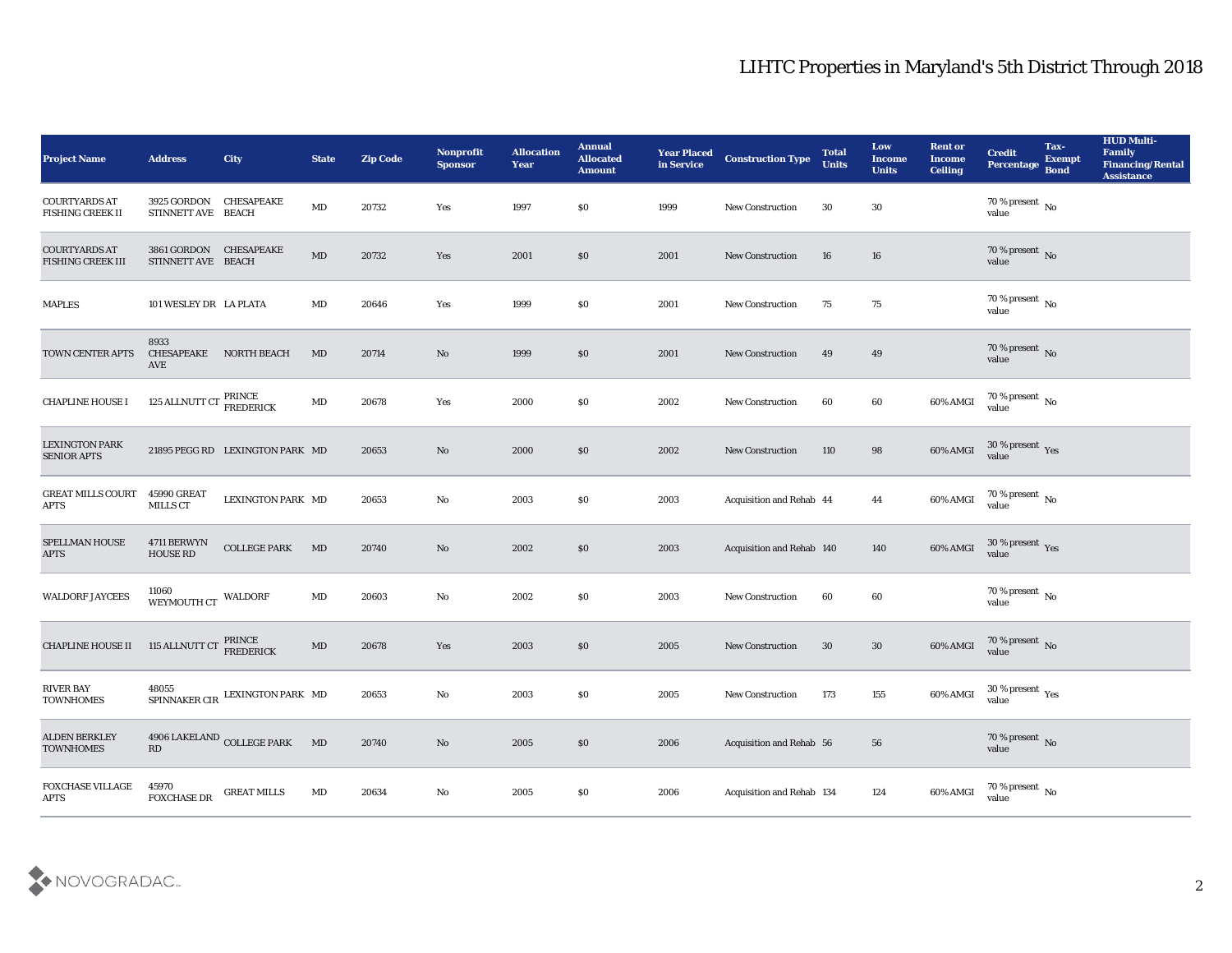| <b>Project Name</b>                                                                                                                   | <b>Address</b>                  | <b>City</b>                | <b>State</b> | <b>Zip Code</b> | <b>Nonprofit</b><br><b>Sponsor</b> | <b>Allocation</b><br><b>Year</b> | <b>Annual</b><br><b>Allocated</b><br><b>Amount</b> | <b>Year Placed</b><br>in Service | <b>Construction Type</b>  | <b>Total</b><br><b>Units</b> | Low<br><b>Income</b><br><b>Units</b> | <b>Rent or</b><br><b>Income</b><br><b>Ceiling</b> | <b>Credit</b><br><b>Percentage</b> | Tax-<br><b>Exempt</b><br><b>Bond</b> | <b>HUD Multi-</b><br>Family<br><b>Financing/Rental</b><br><b>Assistance</b> |
|---------------------------------------------------------------------------------------------------------------------------------------|---------------------------------|----------------------------|--------------|-----------------|------------------------------------|----------------------------------|----------------------------------------------------|----------------------------------|---------------------------|------------------------------|--------------------------------------|---------------------------------------------------|------------------------------------|--------------------------------------|-----------------------------------------------------------------------------|
| <b>WALLDORF ASTOR</b>                                                                                                                 | <b>3605 MOSES</b><br><b>WAY</b> | <b>WALDORF</b>             | MD           | 20602           | No                                 | 2004                             | $\$0$                                              | 2006                             | New Construction          | 96                           | 96                                   | 60% AMGI                                          | 70 % present No<br>value           |                                      |                                                                             |
| YARDLEY HILLS<br>TOWNHOMES PHASE<br>П                                                                                                 | 700 YARDLEY<br>DR               | PRINCE<br><b>FREDERICK</b> | MD           | 20678           | Yes                                | 2004                             | $\$0$                                              | 2006                             | <b>New Construction</b>   | 76                           | 76                                   | 60% AMGI                                          | $70\,\%$ present $\,$ No value     |                                      |                                                                             |
| <b>CHARLES LANDING</b><br><b>SOUTH</b>                                                                                                | 41 JAMESON CT INDIAN HEAD       |                            | MD           | 20640           | $\rm No$                           | 2007                             | \$0\$                                              | 2007                             | Acquisition and Rehab 60  |                              | 60                                   | 60% AMGI                                          | $30\,\%$ present $\,$ Yes value    |                                      |                                                                             |
| FORT WASHINGTON<br><b>MANOR</b>                                                                                                       | 10900 INDIAN<br><b>HEAD HWY</b> | FORT<br><b>WASHINGTON</b>  | MD           | 20744           | No                                 | 2005                             | \$0\$                                              | 2007                             | New Construction          | 150                          | 150                                  |                                                   | $30\,\%$ present $\,$ Yes value    |                                      |                                                                             |
| HUNTING CREEK APTS 20865 DAISY LN LEXINGTON PARK MD                                                                                   |                                 |                            |              | 20653           | Yes                                | 2006                             | \$0\$                                              | 2008                             | <b>New Construction</b>   | 70                           | 70                                   |                                                   | $70\,\%$ present $\,$ No value     |                                      |                                                                             |
| NEW TOWNE VILLAGE 22810 DORSEY                                                                                                        |                                 | LEONARDTOWN MD             |              | 20650           | Yes                                | 2007                             | $\$0$                                              | 2008                             | Acquisition and Rehab 36  |                              | 35                                   |                                                   | $30\,\%$ present $\,$ Yes value    |                                      |                                                                             |
| ${\tt RENAISSANCE\ SQUARE} \begin{array}{ll} 4307 \\ {\tt JEFFERSON\ ST} \end{array} \begin{array}{ll} {\tt HYATTSVILLE} \end{array}$ |                                 |                            | MD           | 20781           | Yes                                | 2006                             | \$0                                                | 2008                             | <b>New Construction</b>   | 44                           | 44                                   |                                                   | $70\,\%$ present $\,$ No value     |                                      |                                                                             |
| SILVERWOOD FARMS 100 RUNNING<br>П                                                                                                     | <b>BROOK WAY</b>                | PRINCE<br><b>FREDERICK</b> | MD           | 20678           |                                    | 1992                             | \$0                                                | 2010                             | Not Indicated             | 180                          | 180                                  | 60% AMGI                                          | Not<br>Indicated                   | No                                   |                                                                             |
| <b>INDIAN BRIDGE APTS</b>                                                                                                             | 459 INDIAN<br><b>WAY</b>        | LEXINGTON PARK MD          |              |                 | Yes                                | 2010                             | \$0\$                                              | 2011                             | Acquisition and Rehab 112 |                              | 84                                   | 60% AMGI                                          | $30\,\%$ present $\,$ Yes value    |                                      |                                                                             |
| LA PLATA MANOR                                                                                                                        | 1 HICKORY LN LA PLATA           |                            | MD           | 20646           |                                    | 2010                             | \$0                                                | 2011                             | <b>Not Indicated</b>      | 100                          | 100                                  |                                                   | Not<br>Indicated                   |                                      |                                                                             |
| <b>VICTORY WOODS</b>                                                                                                                  | 22611 F D R<br><b>BLVD</b>      | LEXINGTON PARK MD          |              | 20653           |                                    | 2011                             | \$0                                                | 2011                             | Not Indicated             | 75                           | 75                                   |                                                   | Not<br>Indicated                   |                                      |                                                                             |
| SPRING VALLEY APTS                                                                                                                    | 46533 VALLEY<br><b>CT</b>       | LEXINGTON PARK MD          |              | 20653           |                                    | Insufficient<br>Data             | $\$0$                                              | 2014                             | Not Indicated             | 128                          | 103                                  |                                                   | Not<br>Indicated                   | No                                   |                                                                             |
| <b>ADAMS CROSSING II</b>                                                                                                              | 12330 VIVIAN<br>ADAMS DRIVE     | <b>WALDORF</b>             | MD           | 20601           | No                                 | Insufficient<br>Data             | \$429,235                                          | 2017                             | <b>New Construction</b>   | 120                          | 120                                  | 60% AMGI                                          | $30\,\%$ present value             |                                      |                                                                             |